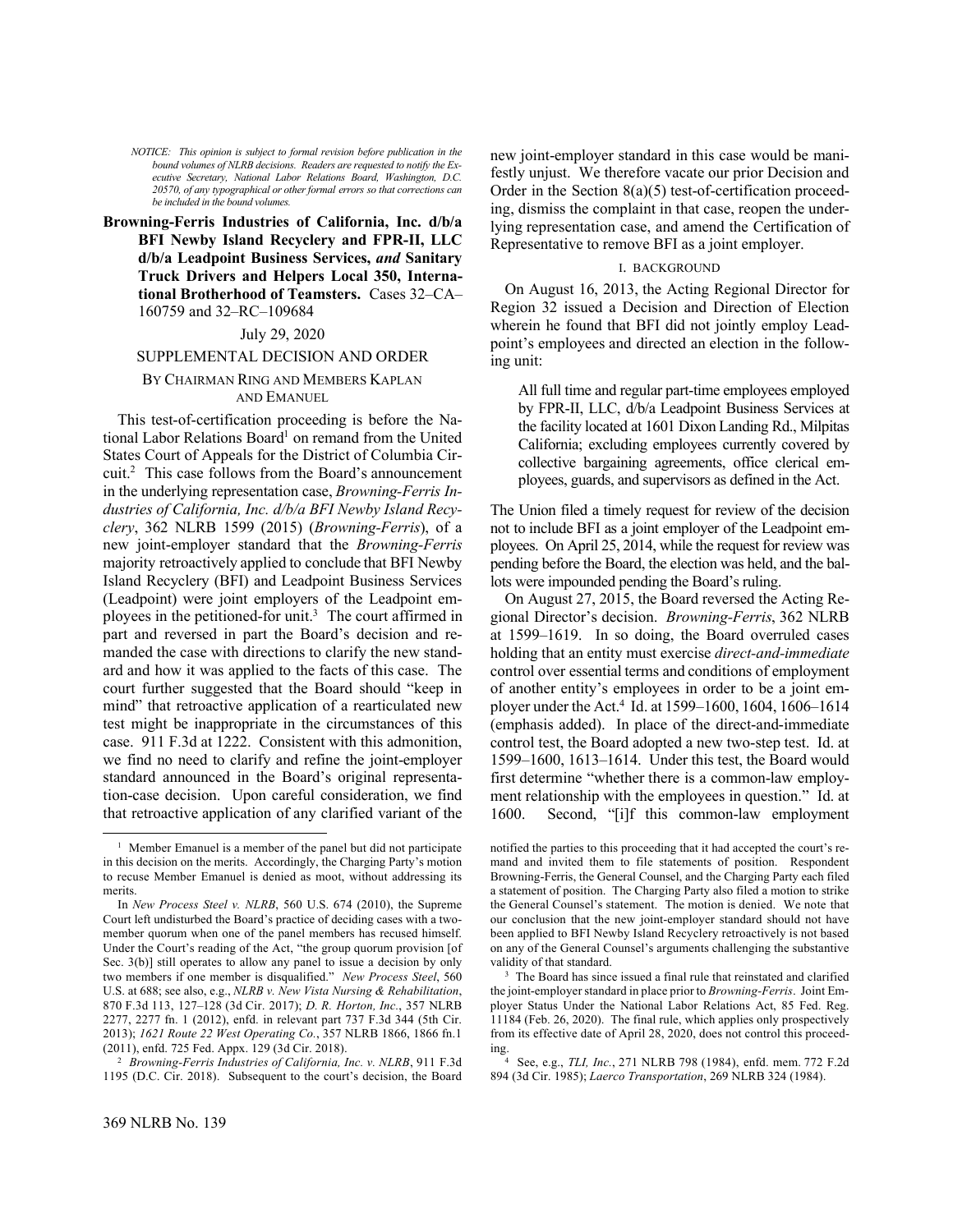relationship exists, the inquiry would then turn to whether the putative joint employer possesses sufficient control over employees' essential terms and conditions of employment to permit meaningful collective bargaining." Id. For both parts of the test, the Board substantially redefined the nature of employer control required to prove joint-employer status, holding that indirect or unexercised contractually reserved control could alone be dispositive. Id. at 1600, 1613–1614. Applying its new joint-employer standard retroactively to the facts at hand, the Board concluded that BFI and Leadpoint were joint employers of the petitioned-for employees and directed the Regional Director for Region 32 to open and count the ballots and issue the appropriate certification.

On September 14, 2015, after the ballots revealed that a majority of voters had opted for union representation, the Regional Director issued a Certification of Representative. Consistent with the Board's decision, the unit description in the Certification of Representative was amended, postelection, to add BFI as a joint employer:

All full time and regular part-time employees employed by FPR-II, LLC d/b/a Leadpoint Business Services and Browning-Ferris Industries of California, Inc. d/b/a Newby Island Recyclery, joint employers, at the facility located at 1601 Dixon Landing Road, Milpitas, California; excluding employees currently covered by collective-bargaining agreements, office clerical employees, guards and supervisors as defined in the Act.

BFI thereafter refused to recognize and bargain with the Union. On January 12, 2016, the Board granted the General Counsel's motion for summary judgment, found that the refusal to bargain violated Section  $8(a)(5)$  and (1) of the Act, and ordered BFI to bargain with the Union. *Browning-Ferris Industries of California, Inc.*, 363 NLRB No. 95 (2016). BFI refused to comply with the Board's Order and filed a petition for review with the United States Court of Appeals for the District of Columbia Circuit. The Board filed a cross-application for enforcement.

On December 28, 2018, the court granted BFI's petition for review in part, denied the Board's cross-application for enforcement, and remanded this proceeding to the Board. *Browning-Ferris Industries of California*, 911 F.3d at 1200. Reviewing the Board's new joint-employer standard, the court agreed with the Board that unexercised reserved control and indirect control can be relevant factors in determining whether an additional entity is a commonlaw joint employer. However, the court did not address whether such evidence can have conclusive weight. See id. at 1209–1213, 1216–1221. Further, the court found that the Board erred in analyzing whether BFI had indirect control over Leadpoint's employees. The court found that the Board "fail[ed] to distinguish evidence of indirect control that bears on workers' essential terms and conditions from evidence that simply documents the routine parameters of company-to-company contracting." Id. at 1216. Even if the Board had sufficiently explained its finding that BFI was a joint employer at common law, the court added, the Board failed to apply the second step of its standard, which asks whether the entity has "sufficient control over employees' essential terms and conditions of employment to permit meaningful collective bargaining." Id. at 1221–1222 (quoting *Browning-Ferris*, 362 NLRB at 1600).

The court then addressed the possibility that the Board's retroactive application of its new standard to BFI was manifestly unjust:

Because we conclude that the Board insufficiently explained the scope of the indirect-control element's operation and how a properly limited test would apply in this case, it would be premature for us to decide Browning-Ferris's challenge to the Board's retroactive application of its test. We do not know whether, under a properly articulated and cabined test of indirect control, Browning-Ferris will still be found to be a joint employer. In addition, the lawfulness of the retroactive application of a new decision cannot be evaluated reliably without knowing with more precision what that new test is and how far it departs (or does not) from reasonable, settled expectations.

Nevertheless, we note that the Board in this case "carefully examined three decades of its precedents," "concluded that the joint-employer standard they reflected required 'direct and immediate' control," and "[t]hereafter . . . forthrightly overruled those cases and set forth . . . 'a new rule.'" [*NLRB v.*] *CNN America*, 865 F.3d [740,] 749–750 [(D.C. Cir. 2017)] (quoting *Browning-Ferris*, 362 [NLRB at 1600]). In rearticulating its joint-employer test on remand, then, the Board should keep in mind that while retroactive application may be "appropriate for new applications of [existing] law," it may be unwarranted or unjust "when there is a substitution of new law for old law that was reasonably clear," and on which employers may have relied in organizing their business relationships. *Epilepsy Found. of Ne. Ohio v. NLRB*, 268 F.3d 1095, 1102 (D.C. Cir. 2001) (alteration in original; internal quotation marks omitted) (quoting *Public Serv. Co. of Colo. v. FERC*, 91 F.3d 1478, 1488 (D.C. Cir. 1996)); cf. *American Tel. & Tel. Co. v. FCC*, 454 F.3d 329, 333–334 (D.C. Cir. 2006) (finding retroactive application "not manifestly unjust" where the agency's previous rulings "reflect[ed] a highly fact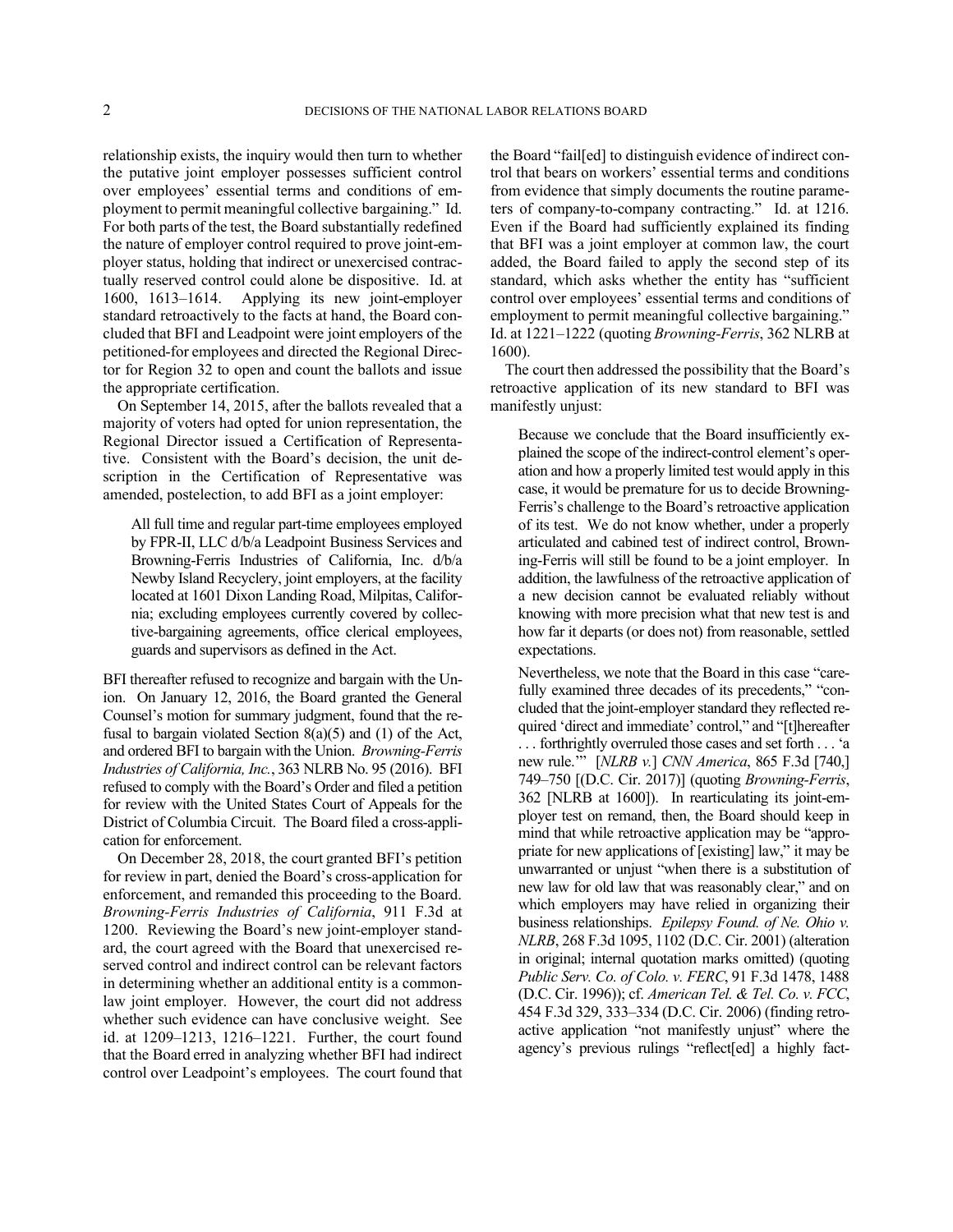specific, case-by-case style of adjudication" that did not establish "a clear rule of law exempting" certain conduct).

Id. at 1222. Similarly, Judge Randolph, writing in dissent, warned about retroactive application: "On remand and in light of what the Board learned during the rulemaking, the Board might reconsider that aspect of its decision. Case law in this circuit . . . strongly suggests that it should." Id. at 1225.

# II. ANALYSIS

In its position statement, BFI first and foremost contends that this case should be dismissed on the basis that retroactively applying the new joint-employer standard was inequitable. We find merit in this contention.

The Board majority in the original *Browning-Ferris* decision offered no more explanation for applying its new standard retroactively than to state summarily that "[t]he Board's established presumption in representation cases like this one is to apply a new rule retroactively." 362 NLRB at 1600 (citing *UGL-UNICCO Service Co.*, 357 NLRB 801 (2011)). In *UGL-UNICCO*, however, the Board explained that although there is a presumption that new rules will be applied retroactively, the presumption "is overcome . . . where retroactivity will have ill effects that outweigh the mischief of producing a result which is contrary to a statutory design or to legal and equitable principles." 357 NLRB at 808 fn. 28 (quoting *Crown Bolt, Inc.*, 343 NLRB 776, 779 (2004)) (internal quotation marks omitted). In light of the court's expressed concerns, which we accept as the law of the case, we now reconsider the retroactivity issue and find that any presumption favoring retroactive application in this case is significantly outweighed by its potential ill effects.

In determining whether to apply a change in law retroactively, the Board balances any ill effects of retroactivity against "'the mischief of producing a result which is contrary to a statutory design or to legal and equitable principles.'" *SNE Enterprises*, 344 NLRB 673, 673 (2005) (quoting *Securities & Exchange Commission v. Chenery Corp.*, 332 U.S. 194, 203 (1947)). In other words, the Board will apply a new rule "to the parties in the case in which the new rule is announced and to parties in other cases pending at the time so long as [retroactivity] does not work a manifest injustice." Id. (internal quotations omitted). In determining whether retroactive application will work a manifest injustice, the Board typically considers the reliance of the parties on preexisting law, the effect of retroactivity on accomplishment of the purposes of the Act, and any particular injustice arising from retroactive application. Id. Here, however, we do not write on a blank slate. We are guided in our retroactivity analysis by the court's decision, which is law of the case. And the court clearly emphasized the centrality of reliance interests to the retroactivity determination, stating that retroactive application "may be unwarranted or unjust when there is a substitution of new law for old law that was reasonably clear, and on which employers may have relied in organizing their business relationships." *Browning-Ferris Industries of California*, 911 F.3d at 1222 (internal quotation marks omitted).

As the court noted, the Board majority in the underlying representation case decision acknowledged and expressly overruled three decades of Board precedent requiring proof of direct and immediate control by one employer over another employer's employees in order to establish a joint-employer relationship. Absent that showing of direct and immediate control, proof of indirect and/or unexercised reserved control, regardless of the nature of such control or to what terms and conditions of employment it applied, would not warrant finding a joint-employer relationship for purposes of the National Labor Relations Act under pre–*Browning-Ferris* precedent.

In other words, for at least 30 years preceding the Board's 2015 decision in the underlying representation case, there was a clear rule of law requiring proof of direct and immediate control under the applicable joint-employer test. It is reasonable to assume that parties would rely on this law when organizing their business relationships. Indeed, numerous comments filed in our recent joint-employer rulemaking proceeding made abundantly clear that many businesses did rely on that legal standard and that the new standard adopted in the 2015 decision would substantially affect reasonable, settled expectations for relationships established on the basis of the prior standard.

Although the court's remand sought clarification and redress of two critical shortcomings in the Board's discussion of its new joint-employer standard, we find there is no variation or explanation of that standard that would not incorporate its substantial departure from the prior direct and immediate control legal standard. Retroactive application of that new standard would mean that entities such as BFI would be suddenly confronted with the new reality that preexisting business relationships with other entities, such as Leadpoint—relationships formed in reliance on a decades-old direct-and-immediate-control standard for determining joint-employer status—thrust upon them unanticipated and unintended duties and liabilities under the Act. In accord with the legal principles cited by the court in its remand opinion, such a change represents a substitution of "new law for old law that was reasonably clear." 911 F.3d at 1222 (internal citations omitted). As such, it would be manifestly unjust to fail to give BFI and